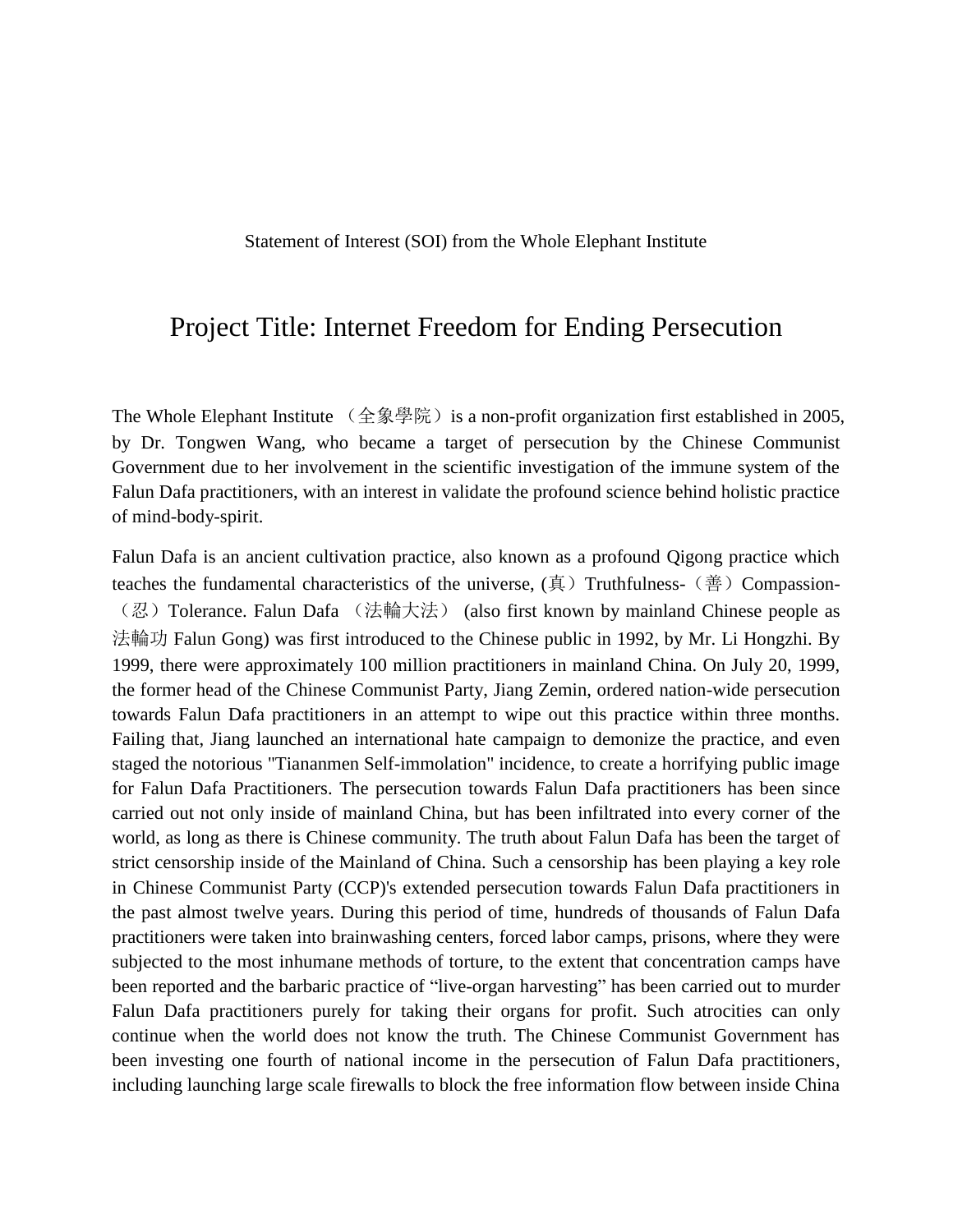and outside China. The atrocity has to be ended, since the true nature of the persecution is a most horrific crime against human conscience. To end the persecution, efforts in enhancing information flow of the truth of Falun Dafa will greatly benefit those who are currently unable to know the truth due to internet censorship.

The Whole Elephant Institute currently serves as a platform to bring all experts and scholars from all fields of science, technology and business, to work together in thoroughly clarify the truth of Falun Dafa to the world and to end the persecution that has been lasting too long. Since Falun Dafa has been spread to over 100 hundred countries and being cherished and enjoyed by over 100 million people from all ethnic groups and all walks of life, the community of Falun Dafa practitioners is one of the most diverse social group who has been living for over a decade in the most hostile environment of information censorship with a purpose of extended persecution. For this reason, intense interests exist among Falun Dafa practitioners in working together to bring the true information inside of China and to all areas of the world, in an effort to totally eliminate lies and help those who are predestined to learn the Falun Dafa cultivation practice. The hardship each Falun Dafa practitioner has been put through has made the community of Falun Dafa practitioners an amazing community of spiritual strength and intellectual power. The Whole Elephant Institute contains a large group of talents from all over the world and will be working together to accomplish the goals outlined in the current proposal.

The Whole Elephant Institute will play a key role in fostering freedom of expression and the free flow of information through the establishment of a division which focuses upon the research, development, implementation and training of circumvention internet technology as well as other formats of circumvention communication technologies or techniques. This division will contain Falun Dafa practitioners who, in the past decade, have been actively and successfully involved in the development and implementation of internet circumvention techniques of various kinds and have made major breakthroughs. With the fund obtained through this grant, speedy breakthroughs are expected to be made by this team. The goal of the Division is to develop technologies and techniques that assist those inside of the communist regimes such as the Mainland China, North Korea and Cuba to gain access to Falun Dafa information under censorship by the communist government systems. Such efforts shall effectively support digital activists such as the media groups that are brave enough to report true news about China as well as the truth of ongoing persecution of Falun Dafa practitioners. Such media include the NTDTV (New Tang Dynasty Television; [www.ntdtv.com\)](http://www.ntdtv.com/), Dajiyuan News Paper [\(www.epochtimes.com\)](http://www.epochtimes.com/), Sound of Hope radio station [\(www.soundofhope.org\)](http://www.soundofhope.org/) and the English sister newspaper of Dajiyuan, called the Epoch Times.

Specifically, the Whole Elephant Institute will carry out the following programs through this grant funding:

A. To develop and support web-based circumvention technology to enable users in closed society such as China, North Korea and Cuba to get around firewalls and filters; to